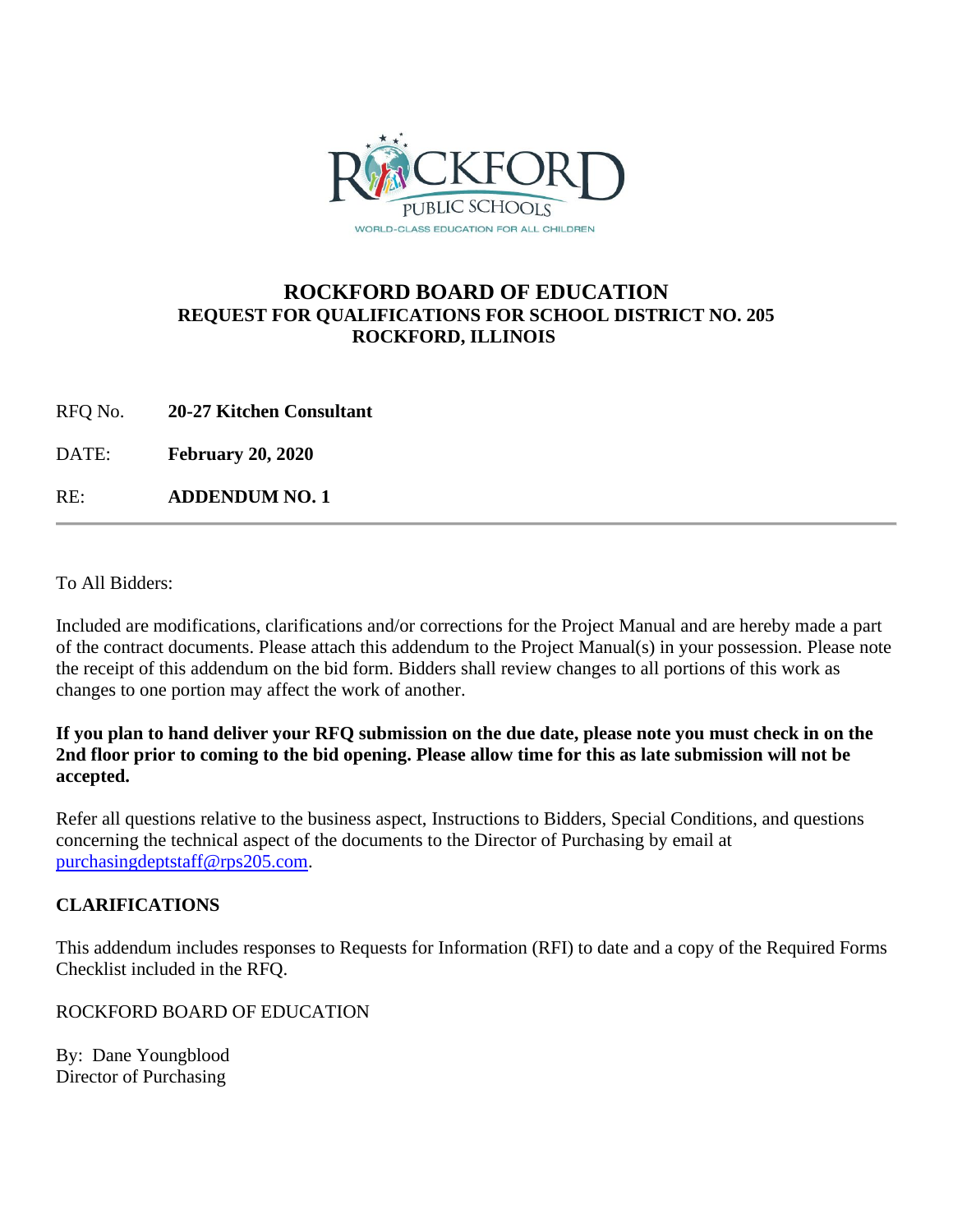## **CLARIFICATIONS**

Below are Requests for Information (RFI) we have received to date and their corresponding responses.

- 1. Can we use RFP and RFQ interchangeable in the RFQ document?
	- a. Yes, any reference to Request for Proposal or RFP is interchangeable with Request for Qualifications or RFQ.
- 2. The Evaluation Criteria in Paragraph 3 of the Supplemental Terms and Conditions are in conflict with the Paragraph 7.1 of the RFQ scope.
	- a. The order of precedence with regards to evaluation criteria is as follows:
		- i. General Request for Qualifications (RFQ) Specifications for Kitchen Consultant
		- ii. Supplemental Terms and Conditions
- 3. Insurance requirements in Paragraph 14 of the Supplemental Terms and Conditions lists requirements for Commercial General Liability and Umbrella Excess as read appears to require a total of \$5,000,000 for General plus \$5,000,000 indicating a total of \$10,000,000. Please confirm amounts as they are higher than typical coverage for design firms.
	- a. The following insurance requirements are sufficient for projects under \$10,000,000:
		- i. Commercial General Liability Per Occurrence of \$1,000,000
		- ii. General Aggregate of \$2,000,000
		- iii. General Umbrella Excess Liability of \$3,000,000
- 4. As part of RFQ specification, the schedule indicates a Round One presentation. What will be the format of the Round One presentations, number of people to be presented to and what type of presentation material / format will be permitted.
	- a. The typical presentation format is one hour consisting of both the presentation itself and a question and answer segment at the end. We ask that 15-20 minutes be reserved for Q&A. How the material is presented is up to the bidder. A computer and presentation screen will be available for anyone who would like to use them.
- 5. Submittal Requirements indicates the RFQ Offer Form, can you confirm any other required offer information that would be required for evaluation?
	- a. Submittal requirements are stated in the Required Forms Checklist, which is included in the RFQ. A copy of the checklist is also included in this addendum. Proposal Form and RFQ Offer Form can be used interchangeably.
- 6. Please confirm the initial term of a contract and any potential for renewals.
	- a. The initial contract term is three (3) years. Contract may be renewed in accordance with 50 ILCS 510 Local Government Professional Services Selection Act.